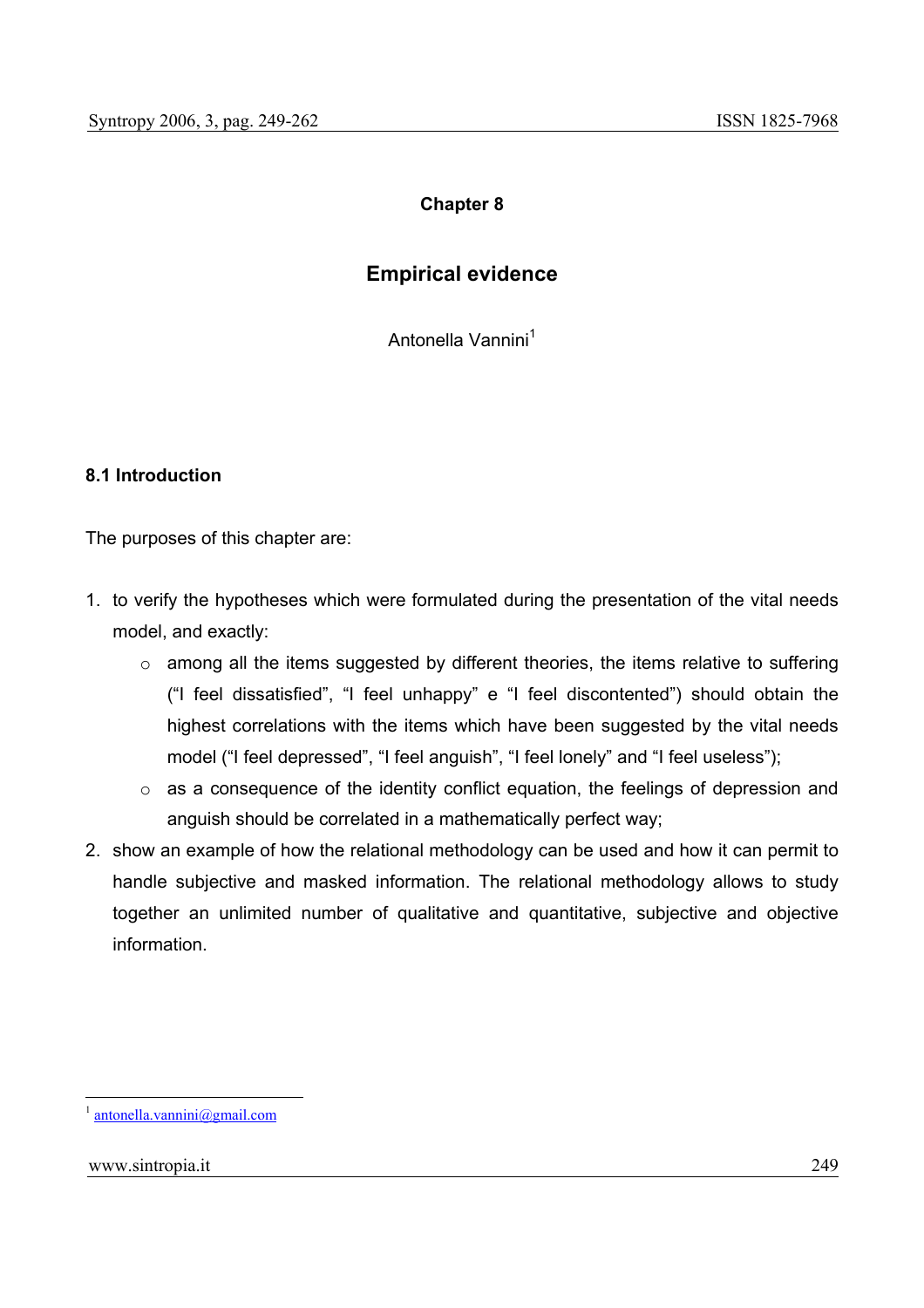### **8.2 The questionnaire**

The relational methodology allows to ask direct questions about subjective experience such as "do you feel depressed?". In this way the data gathering process becomes very simple and inexpensive, tools are easy to develop and easy to answer. In a questionnaire formulated in this way, hundreds questions can be answered in a short time. In table 1 a questionnaire devised for this methodology is shown.

| <b>Instruction</b><br>I feel:<br>Describe yourself using votes from 0 to 10. 10 equals to Yes, 0<br>to No, 1 to very little, 5/6 to average and 7/8 to a lot.<br>8<br>Happy<br>a)<br>$-0$<br>Depressed<br>b)<br>For example:<br>$7\overline{ }$<br>Cheerful<br>C)<br>I feel:       |                                                                                                                                                                                                                                                                             |                                                                                                                                                                                                                               |                          |  |  |
|------------------------------------------------------------------------------------------------------------------------------------------------------------------------------------------------------------------------------------------------------------------------------------|-----------------------------------------------------------------------------------------------------------------------------------------------------------------------------------------------------------------------------------------------------------------------------|-------------------------------------------------------------------------------------------------------------------------------------------------------------------------------------------------------------------------------|--------------------------|--|--|
| Ambitious<br>$1_{-}$<br>2 <sub>1</sub><br>Anxious<br>3.<br>Attractive<br>4.<br>Bored<br>5.<br><b>Brilliant</b><br>6.<br>Calm<br>7 <sub>1</sub><br>Cheerful<br>8.<br>Confused<br>9.<br>Content<br>10. Creative<br>11. Depressed<br>12. Despised<br>13. Displeased<br>14. Distracted | 15. Emotional<br>16. Empty<br>17. Frightened<br>18. Fulfilled<br>19. Happy<br>20. Honest<br>21. Idealist<br>$\overline{\phantom{a}}$<br>22. In love<br>23. Insensitive<br>$\overline{\phantom{a}}$<br>24. Kind<br>25. Lively<br>26. Lonely<br>27. Mannered<br>28. Neglected | 29. Nervous<br>30. Obedient<br>31. Ordered<br>32. Restless<br>33. Rigid<br>34. Romantic<br>35. Satisfied<br>36. Scared<br>37. Sensitive<br>38. Sentimental<br>39. Sociable<br>40. Spontaneous<br>41. Uncertain<br>42. Unhappy | $\overline{\phantom{a}}$ |  |  |

Tabel 1 – Example of a questionnaire with direct questions which can be analyzed using the relational methodology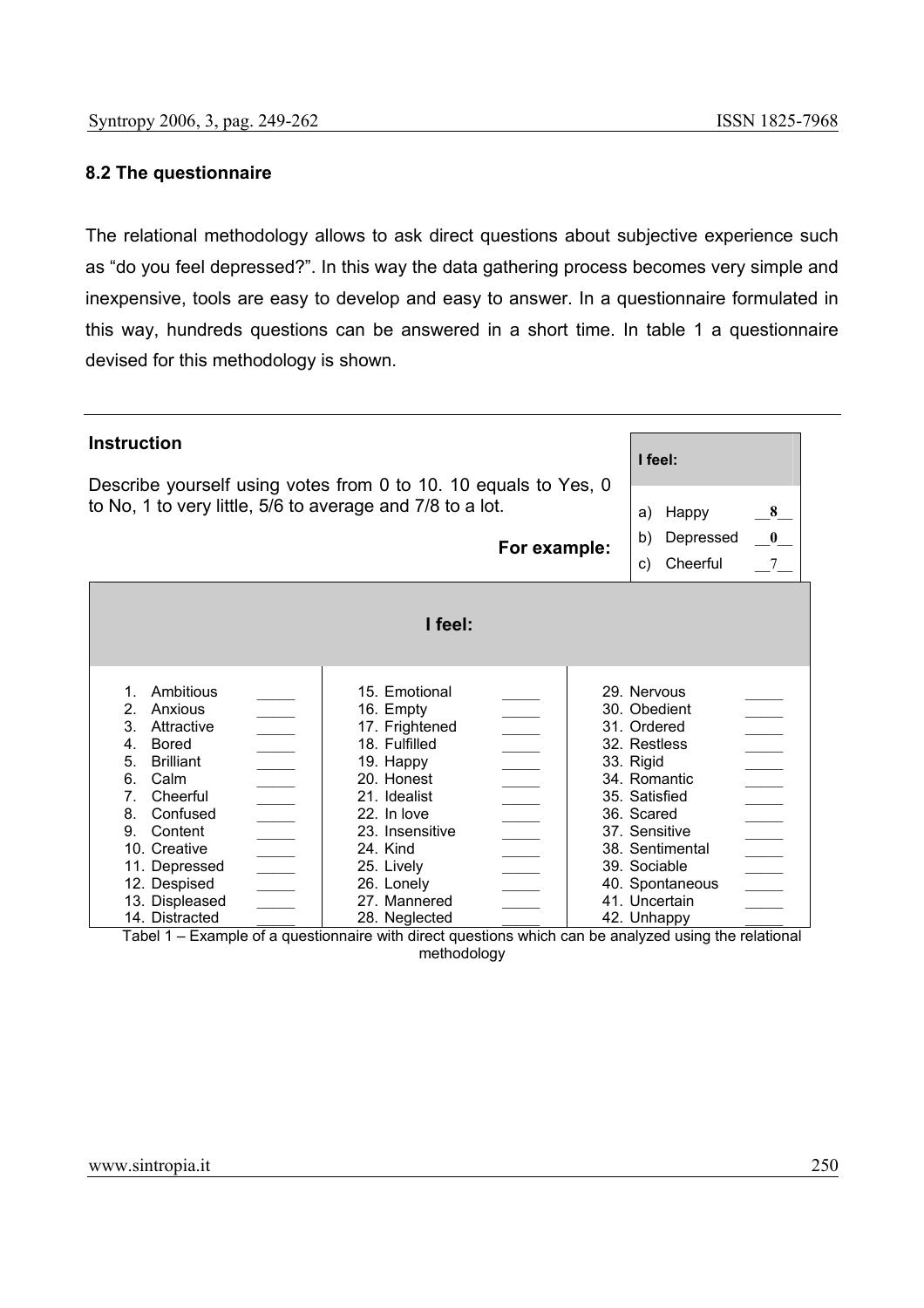# **8.3 The MonteOro questionnaire**

The two hypotheses which originate from the vital needs model will be tested using the MonteOro questionnaire. Answered by 974 high school students, in a study relative to the causes of suffering and distress in teenagers, this questionnaire research work was carried out in 1993 in the province of Teramo (Italy). The MonteOro questionnaire was devised using a brainstorming process during which psychologists, psychiatrists and social workers put forward suggestions about what could explain the suffering of teenagers.

The reasons why hypotheses will be tested using an already existing database are the following:

- The items of the MonteOro questionnaire were chosen by experts who had no knowledge of the vital needs model and, therefore, it was not distorted by the wish to verify the hypotheses which originate from this model.
- It unites very different hypotheses suggested by experts in different fields, from psychoanalysis, cognitive/systemic approach, psychiatric and sociological;
- The sample is consistent (974 students) and allows to discriminate small relations;
- Some items of the questionnaire can be used to verify the hypotheses which originate from the model of vital needs (feeling depressed, anguish, useless, lonely);
- The data file is public, and can be downloaded freely by everyone who wants to replicate the data analysis.

#### **8.4 Sample**

Heterogeneity allows to maximize concomitances (correlations); it is a fact that in order to maximize correlations it is necessary to maximize the variability of data. The relational methodology requires heterogeneous samples, which are usually quite easy to obtain. The MonteOro questionnaire was answered during the first week of May 1993 by a total of 974 students of 12 high schools of the province of Teramo. This short period allowed to exclude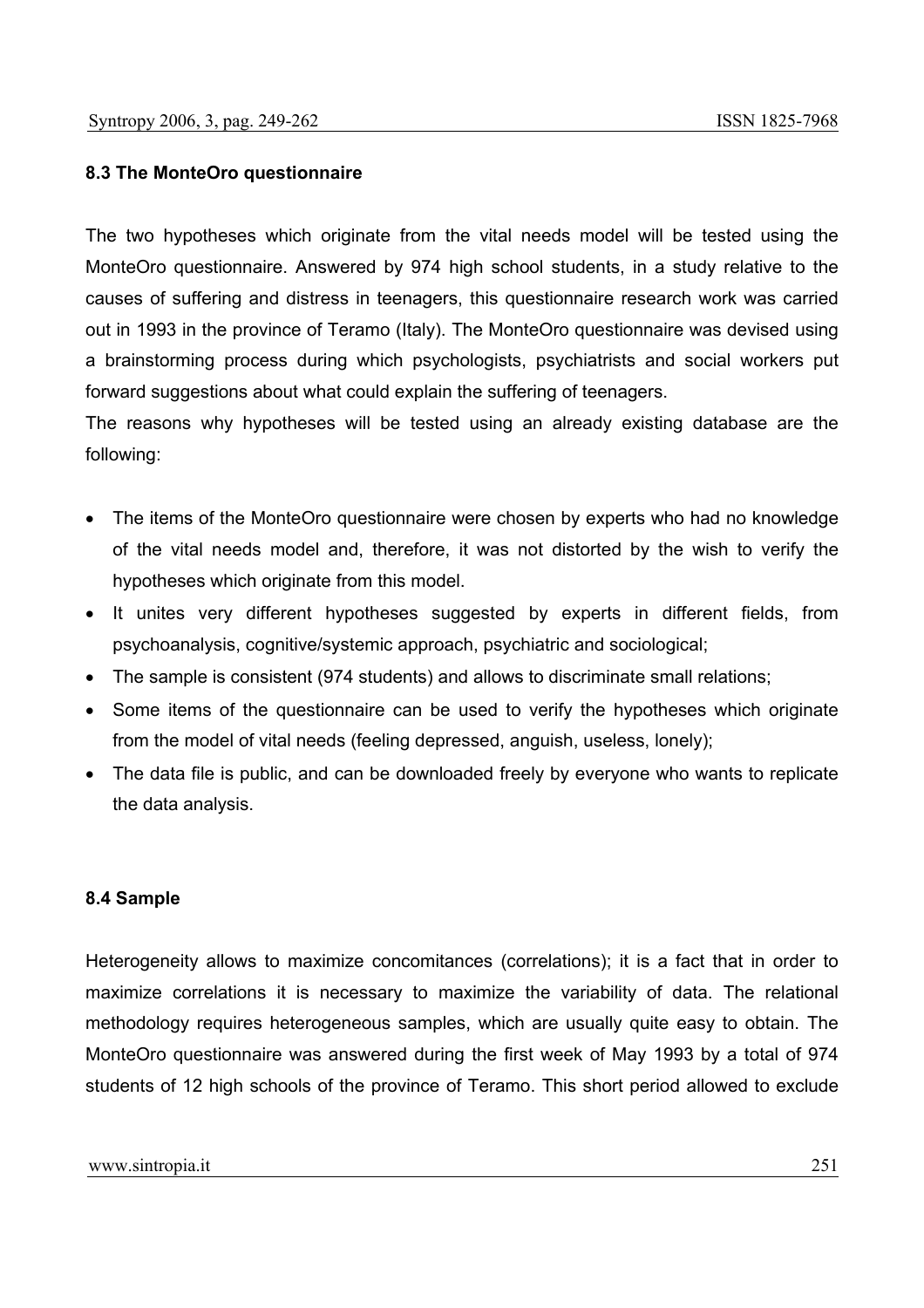that variability could be attributed to external causes, such as climatic or social factors. The questionnaire did not require an interviewer and was usually completed in less than 40 minutes, it was therefore answered during a one hour school lesson. The supervisors received the following instructions:

- No explanations about the meaning of items should be given;
- The questionnaire had to be completed immediately; it was not permitted to take it home and hand it back the day after;
- The questionnaire had to be answered with no change in the setting, and with no interruptions.

#### **8.5 Questionnaire items**

The purpose of the MonteOro research was that of studying what the explanation of the dissatisfaction of teenagers. The key variables of the questionnaire describe therefore feelings of dissatisfaction: "I feel dissatisfied", "I feel satisfied", "I feel happy", "I feel unhappy", "I feel content", and "I feel discontented".

The explicative variables were suggested by experts in different fields of psychology, psychiatry and social sciences. Explicative variables were divided in the following groups:

- what I think about the social crisis;
- situations of discontent which I know about;
- my neighborhood;
- how I use my free time;
- difficult situations which I happen to experience;
- my family;
- my childhood;
- the environment in which I live;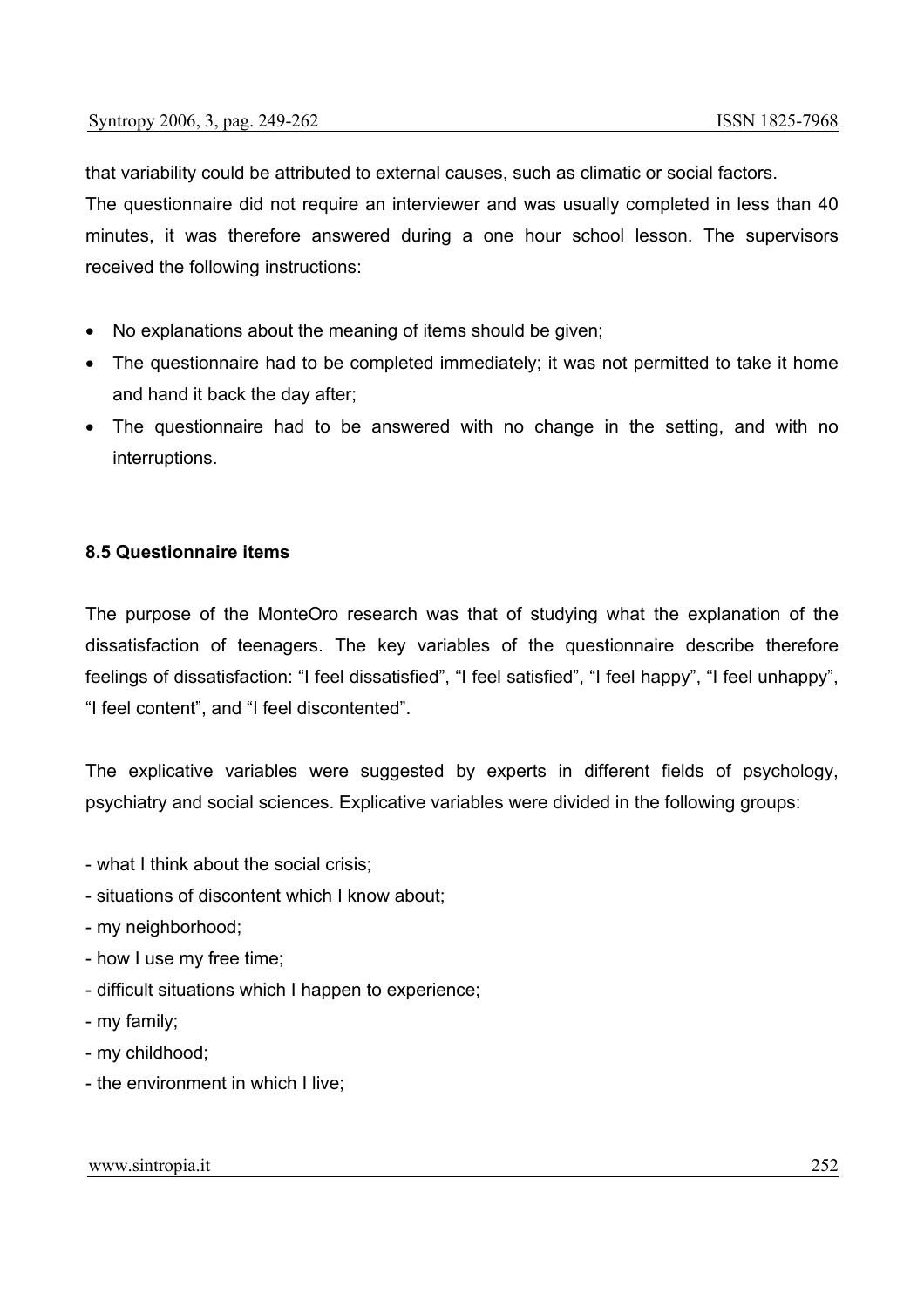- my school;
- my friends;
- my relations;
- when I see two persons hugging I think;
- with my partner.

Different explicative models share these same groups, for example:

- M. Klein suggests that suffering is linked to traumas experienced in childhood. These traumas cause a failure to remember the childhood (this hypothesis was translated in items "I remember very little of my childhood" and "I have beautiful memories of my childhood");
- The family-relational approach lead to the formulation of several items relative to the relations among teenagers and his/her family;
- The psychoanalytical approach suggested items relative to the dependency relation with parents;
- The psychiatric approach suggested items relative to contagious behaviors among unhappy teenagers.

# **8.6 Hypothesis**

The aim of this chapter is to verify the following hypotheses:

- 1. *Hypothesis number 1* Among all the items suggested by the different models it is expected that those items which describe the need of unity and the need of meaning ("I feel depressed", "I feel anguish", "I feel useless" e "I feel lonely") will obtain the highest correlations with the key variables of dissatisfaction and unhappiness.
- 2. *Hypothesis number 2* The identity conflict equation suggests that depression and anguish should be correlated in a nearly perfect mathematical way. As a consequence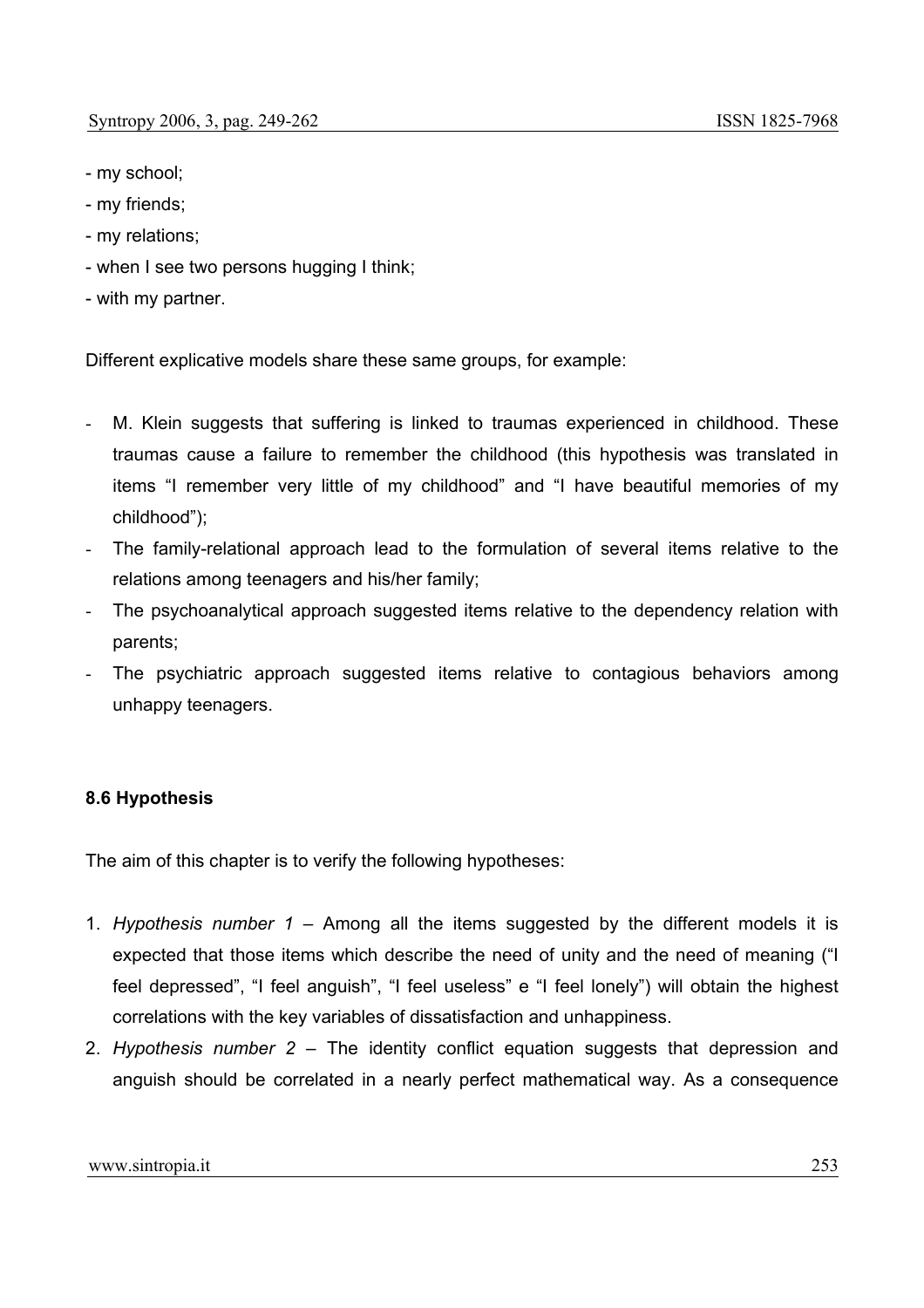the correlation among "I feel depressed" and "I feel anguish" should be the highest observed among all the items of the questionnaire.

#### **8.7 Data analysis**

Data analysis was performed using the software Sintropia-DS which is based on relational methodology and which can be freely downloaded at the address http://www.sintropia.it/italiano/index2.htm.

# *Dichotomization of variables*

As was discussed in the previous chapter, the relational methodology requires Yes/No variables; the operation which was required before data analysis could be performed was that of dichotomizing the answers given to the MonteOro questionnaire which used a scale with values ranging from 0 to 10. It is important to remember that concomitances are strengthened when the variability among Yes/No is higher. For this reason data is usually gathered using a wide scale and then dichotomized using the median value which tends to divide equally the subjects between the modalities Yes and No.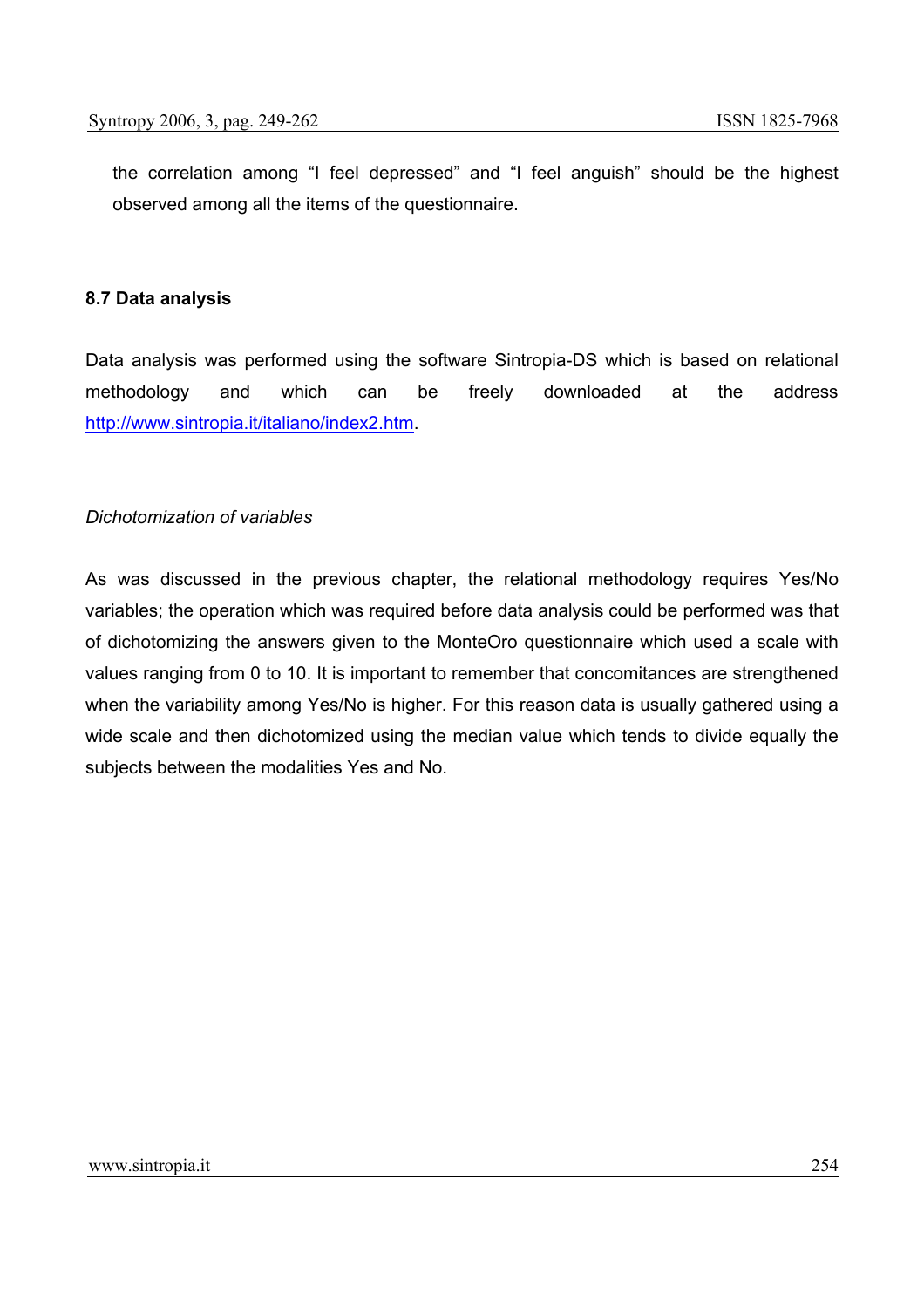### *Concomitances*

As was discussed in chapter 7, relational methodology requires dichotomic variables, and allows to study concomitances (also known as connections or correlations) using 2x2 tables, of the type:

| I feel anguish                      |  |  |              |  |  |
|-------------------------------------|--|--|--------------|--|--|
|                                     |  |  | No Yes Total |  |  |
| I don't feel depressed $376$ 56 432 |  |  |              |  |  |
| I feel depressed 79 463 542         |  |  |              |  |  |
| <b>Total 455 519</b>                |  |  | 974          |  |  |
| $T - b = 0$ $A - b = 1$             |  |  |              |  |  |

Table 2 – Absolute values

These tables are named 2x2 because the column and the row variable have 2 modalities (Yes/No). Concomitances are observed when the values between column percentages differ. For example, transforming table 2 in a table where each column is expressed in percentages (the sum of each column adds up to 100%) table 3 is obtained:

| I feel anguish         |           |                               |              |  |  |
|------------------------|-----------|-------------------------------|--------------|--|--|
|                        | <b>No</b> | <b>Yes</b>                    | <b>Total</b> |  |  |
| I don't feel depressed |           | 82,64% 10,79% 44,35%          |              |  |  |
| I feel depressed       |           | 17,36% 89,21% 55,65%          |              |  |  |
|                        |           | Total 100,00% 100,00% 100,00% |              |  |  |
|                        | (455)     | (519)                         | (974)        |  |  |

Table 3 – Column percentages

The comparison is performed between column percentages. For example, in the row "I feel depressed" 89,21% of the subjects answer Yes "I feel depressed" and Yes "I feel anguish", while only 17,36% of those who have said Yes to "I feel depressed", say No to "I feel anguish". If no relation existed between "I feel depressed" and "I feel anguish" the same values should have been observed in the group which answered Yes and in the group which answered No to "I feel anguish", and this percentage would have been similar to that of the total group. In other words, percentages in the total column are those *expected* in case no relation exists between the two variables, while the percentages in the Yes and No column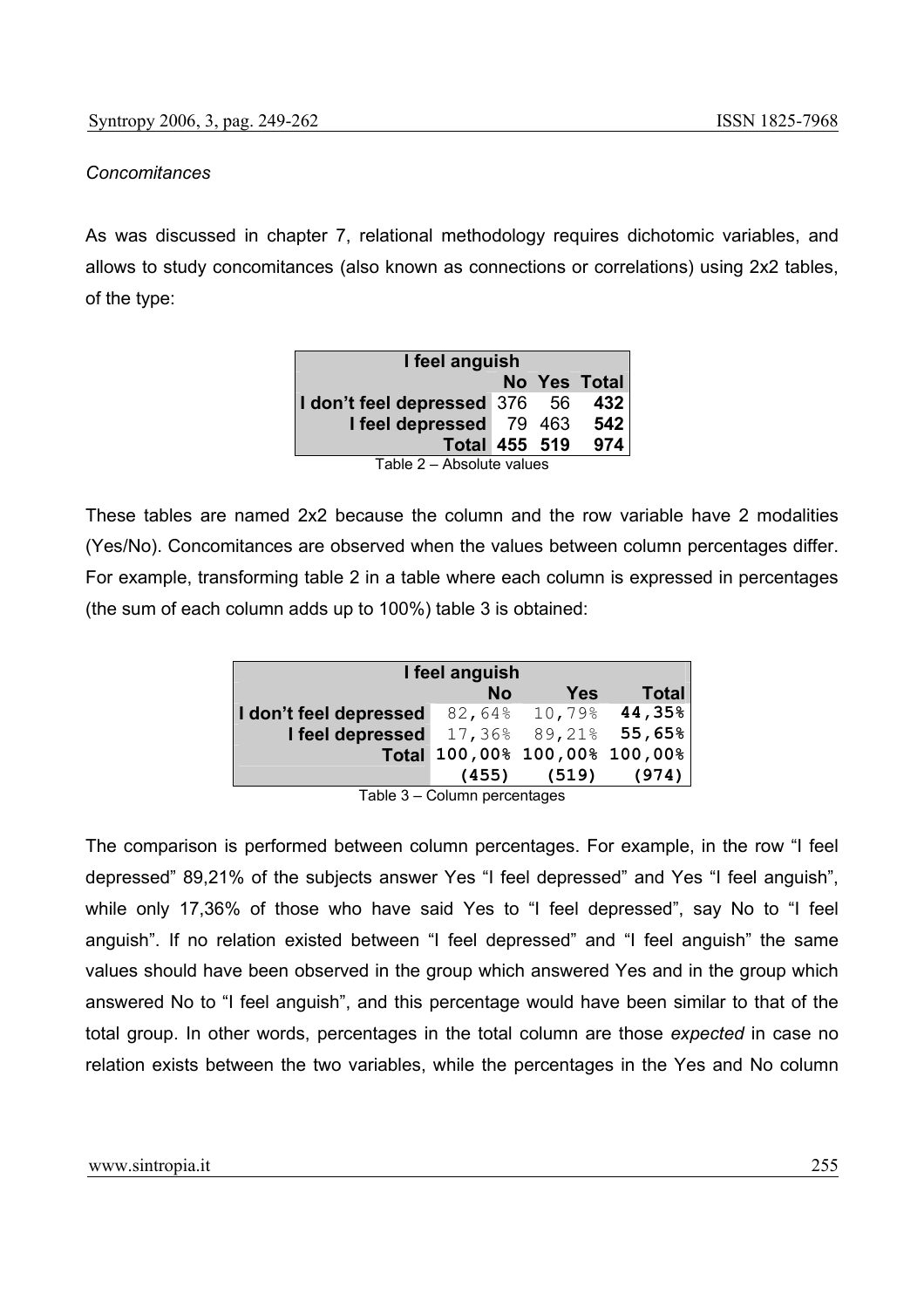are those *observed* between the two variables. The difference between observed and expected percentages tells if a relation exists and how strong the relation is.

#### *Statistical Tests*

In order to answer to the hypothesis number 1 all the tables which cross the 195 items of the MonteOro questionnaire were calculated, obtaining a total of 18.915 tables. It is quite evident that it is impossible to read all these tables. It has therefore been necessary to express the strength of the relations using a statistical test, the Chi Square (Chi²).

Many statistical tests allow to study the existence of relations among dichotomic variables, and the Chi Square test is one of the most widely used. Chi Square calculates the strength of the relation of two variables adding, for each cell, the squared difference among the expected and observed frequencies: the higher the value of Chi Square the stronger the relation among the two variables. When no relation is observed the Chi Square value equals to 0. With 2x2 tables the highest Chi Square value coincides with the total number of subjects. The Chi Square value is compared with probabilistic tables which allow to assess the equivalent statistical significance (p). Statistical significance tells which is the risk when stating that a relation exists among the two variables. It is a convention to consider valid all those relations which show a risk inferior to 1%. In 2X2 tables the 1% significance is reached with a Chi Square value of 6,635. The higher the value of Chi Square the more significant the relation among the two variables.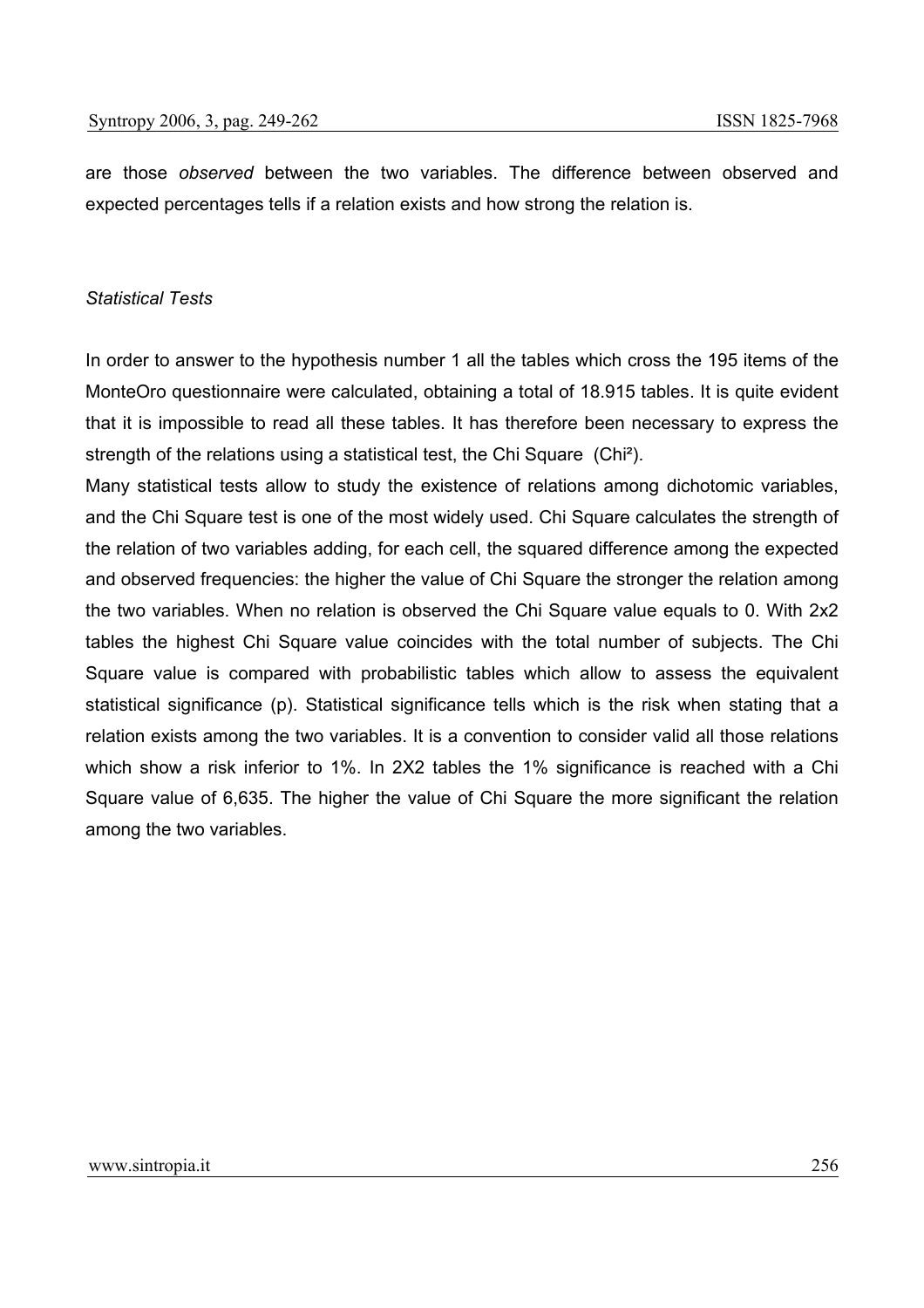#### **8.8 Results**

*Hypothesis number 1. Among all the items suggested by the different models it is expected that those items which describe the need of unity and the need of meaning ("I feel depressed", "I feel anguish", "I feel useless" e "I feel lonely") will obtain the highest correlations with the key variables of dissatisfaction and unhappiness.* 

The originality of this hypothesis is due to the fact that the vital needs model, differently from the other theories, suggest that, because all the individuals are constantly faced with the necessity of satisfying their vital needs, depression and anguish should be common to all people, and they should just vary in intensity. A non adequate satisfaction of needs would therefore be expressed in the form of depression, anguish and dissatisfaction and unhappiness. In table 4 the highest correlations obtained by the key variables of dissatisfaction are listed.

| I feel unhappy                                                                                                                                                                                                                                                                                                                   | I feel discontent                                                                                                                                                                                                                                                                                                                  | I feel dissatisfied                                                                                                                                                                                                                                                                                                                                                                               |
|----------------------------------------------------------------------------------------------------------------------------------------------------------------------------------------------------------------------------------------------------------------------------------------------------------------------------------|------------------------------------------------------------------------------------------------------------------------------------------------------------------------------------------------------------------------------------------------------------------------------------------------------------------------------------|---------------------------------------------------------------------------------------------------------------------------------------------------------------------------------------------------------------------------------------------------------------------------------------------------------------------------------------------------------------------------------------------------|
| $\text{Chi}^2$                                                                                                                                                                                                                                                                                                                   | $\text{Chi}^2$                                                                                                                                                                                                                                                                                                                     | $\text{Chi}^2$                                                                                                                                                                                                                                                                                                                                                                                    |
| 193.88 I feel depressed<br>182.29 I feel lonely<br>166.86 T feel useless<br>165.87 I feel anguish<br>76.60 I am often refused by<br>friends<br>46.35 I am often emarginated<br>at school<br>39.75 T am often criticized<br>35.58 My family has big<br>economical problems<br>23.50 I am very afraid of<br>others people judgment | 200.27 I feel depressed<br>172.19 I feel anguish<br>133.04 T feel useless<br>126.79 I feel lonely<br>75.26 Even when in a group<br>I feel lonely<br>66.73 I am often refused by<br>friends<br>50.65 T am often criticized<br>43.49 I am very afraid of<br>others people judgment<br>21.27 My family has big<br>economical problems | 181.34 I feel anguish<br>179.18 I feel depressed<br>139.26 T feel useless<br>99.10 I feel lonely<br>54.29 I am often refused by<br>friends<br>52.69 Even when in a group I feel<br>lonely<br>35.21 I am often emarginated at<br>school<br>33.89 I am very afraid of others<br>judgment<br>18.94 My family has big economical<br>problems<br>15.49 I remember little of nothing<br>of my childhood |
| <b>Inverse correlations:</b>                                                                                                                                                                                                                                                                                                     |                                                                                                                                                                                                                                                                                                                                    |                                                                                                                                                                                                                                                                                                                                                                                                   |
| -55.32 My family is very<br>united<br>-39.97 My father is very                                                                                                                                                                                                                                                                   | $-40.30$ My family is very<br>united<br>-37.21 My father is very                                                                                                                                                                                                                                                                   | -38.47 My family is very<br>united<br>-34.04 My father is very                                                                                                                                                                                                                                                                                                                                    |
| affectionate<br>$T - L L$                                                                                                                                                                                                                                                                                                        | affectionate<br>Other are at the model of contractor of the distribution of the contractor of the second set of the second second second second second second second second second second second second second second second second second sec                                                                                     | affectionate                                                                                                                                                                                                                                                                                                                                                                                      |

Table 4 – Strongest correlations obtained by the key variables

The 3 key variables which describe dissatisfaction show the strongest correlations with "I feel depressed", "I feel anguish", "I feel useless" and "I feel lonely", followed by "I am often refused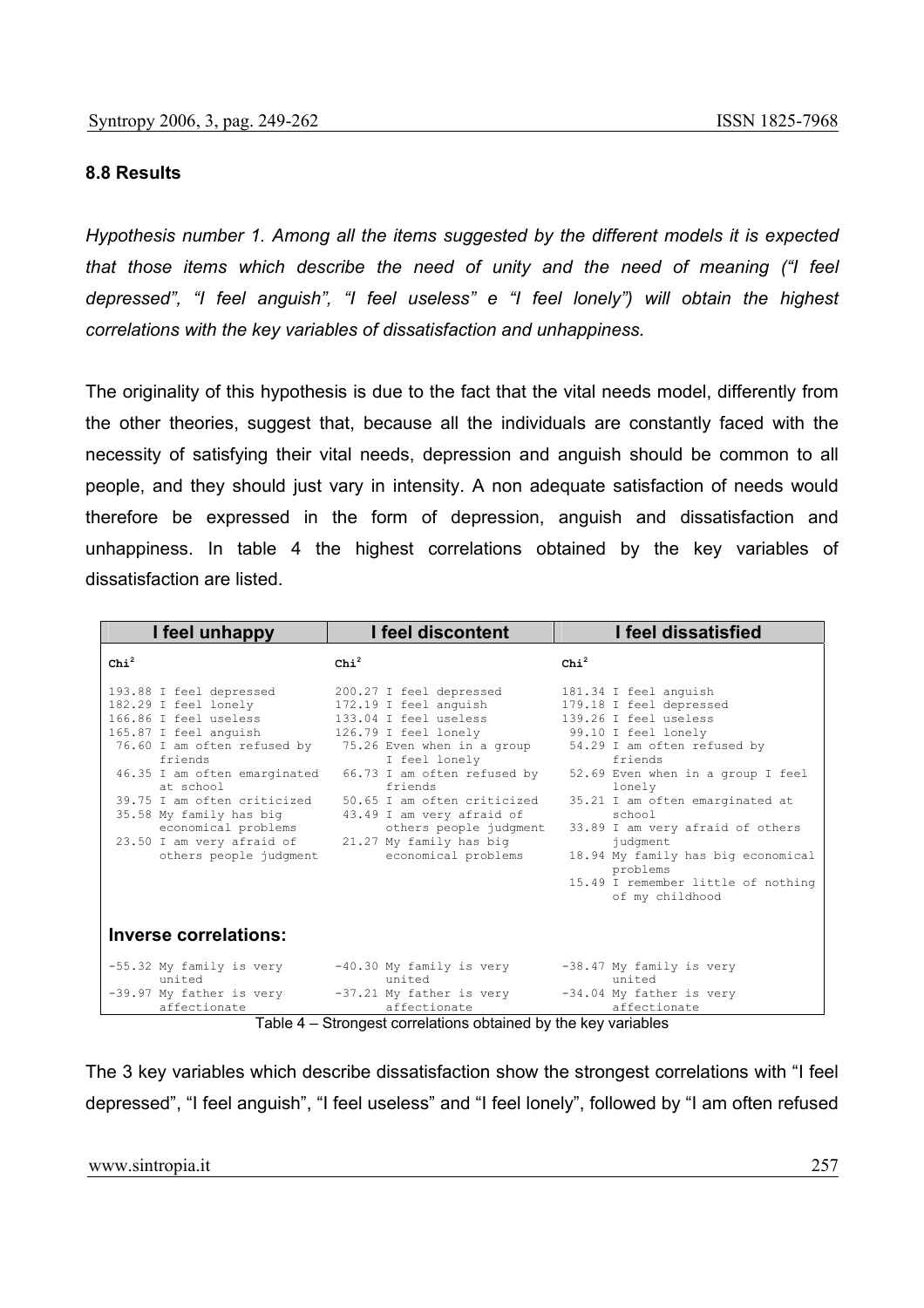by friends", and "I am very afraid of other people's judgment" (which supports the idea that others people's judgment is a key strategy used in order to give a meaning to life). The first direct correlation with an item different from those suggested by the vital needs model is with the item "I remember little or nothing of my childhood", a correlation which supports Klein's hypothesis that distress is linked to traumas experienced in the early stages of life; but this correlation shows up only with one key item and with a very low values of Chi Square. Two items suggested by the systemic-relational approach: "My family is very united" and "My father is very affectionate" obtain inverse correlations.

While the correlations with the items which support the vital needs model obtained Chi Square values which tend to 200, the highest Chi Square value obtained by a different model (systemic-relational) obtained values approximately of Chi Square 50, while the item which supports Klein Hypothesis obtained a value of Chi Square 15,49.

Items which were used in the questionnaire to study risk behaviors such as: "I have thought to use drugs", "Life is not worth living", "I have thought to escape from my family", correlate with the key items relative to distress and then with the items which support the vital needs model, as it is shown in table 5.

**Chi<sup>2</sup>**

```
78.15 I feel depressed 
64.83 I feel anguish 
63.76 I feel useless 
55.53 I feel lonely 
34.48 Even when in a group I feel lonely 
34.23 I am often refused by friends 
19.75 I am often criticized 
15.81 My family has big economical problems
```
Table 5 – Highest correlations of the items which are relative to risk behaviors

Even when considering these items, all the other models which had been suggested by experts of different fields, do not reach statistically significant correlations.

This first short empirical test shows the strong explicative power of the vital needs model. Correlations which have been discussed here might seem obvious, as they are continuously confirmed by our daily experience and by the clinical work, but it is interesting to note that these correlations are, at the moment, suggested only by the vital needs model.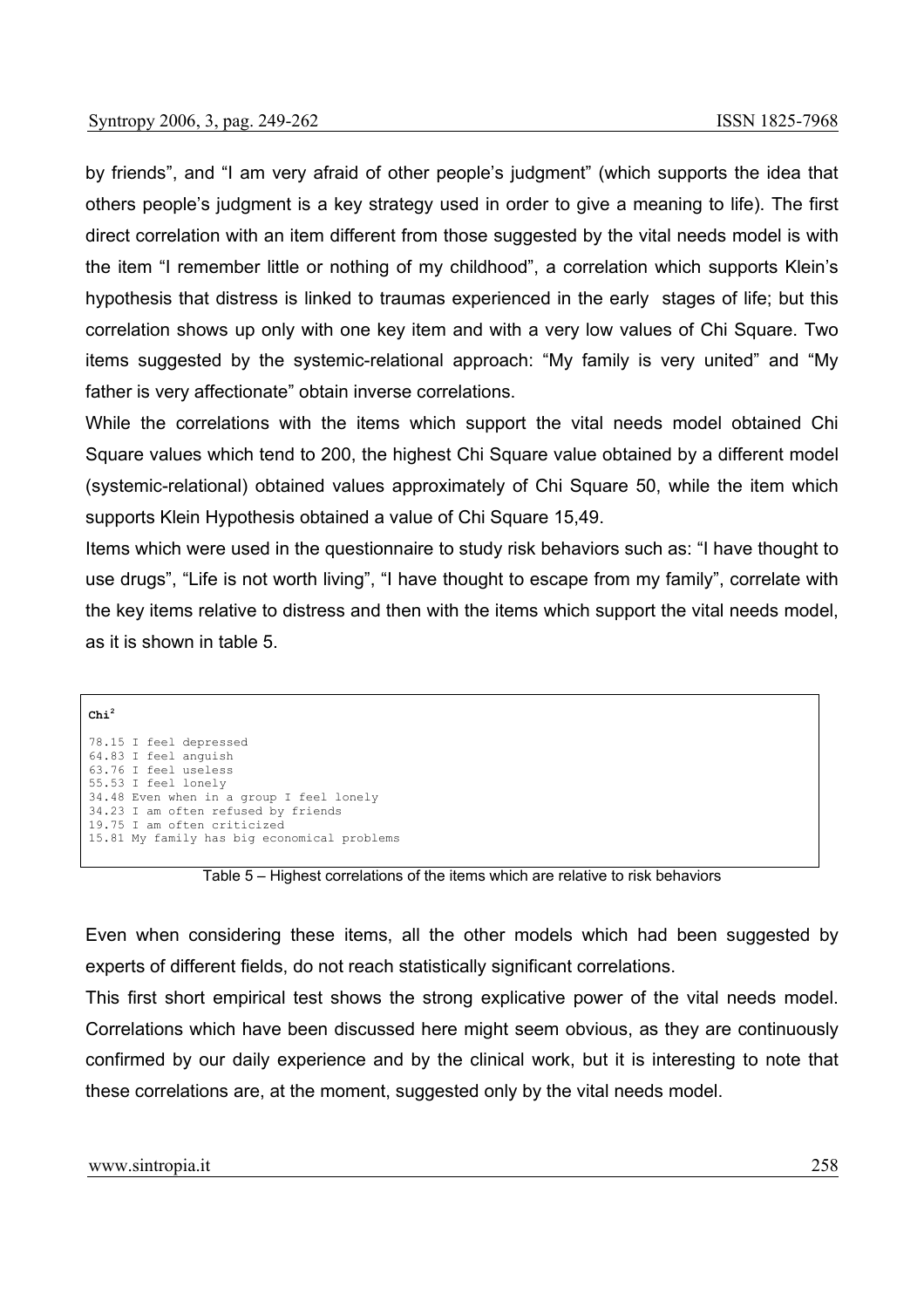*Hypothesis number 2 – The identity conflict equation suggests that depression and anguish should be correlated in a nearly perfect mathematical way. As a consequence the correlation among "I feel depressed" and "I feel anguish" should be the highest observed among all the items of this questionnaire.* 

As it was shown before the highest correlation obtained by items different to those suggested by the vital needs model were of Chi Square 55.32. It is important to remember that statistical significance (p=0,01, 1% risk error) is reached with a Chi Square value of 6,635 and that the highest majority of correlations do not reach this value. Here, instead, the hypothesis that "I feel depressed" and "I feel anguish" will show a nearly perfect relation, with a value superior to all the other values obtained in this study. Even if this correlation is well known in the clinical field, at the moment no theory or model explains why this correlation should exist, except for some neurophysiology observations which show that depression and anguish share the same areas (fact which could be a consequence of a perfect mathematical correlation among these two different forms of suffering). In the clinical field the difference in the etiology of depression and anguish is often underlined, where depression would originate from loss while anguish from fear. For this reason a low correlation would be expected, in consideration of the fact that the origins of these two forms of suffering are different. On the contrary the vital needs model suggests that the correlation between depression and anguish should be nearly perfect, and that it should be the highest observable among all the items of the questionnaire.

In table 6 the highest correlations obtained by the item "I feel anguish" are listed. The first correlation is with "I feel depressed" which obtained a Chi Square value of 507.08.

```
"I feel anguish" correlates with: 
  507.08 I feel depressed 
  231.06 I feel useless 
  204.17 I have little self-esteem 
  197.24 I feel lonely 
  188.33 I have little hope in life
```
Table 6 – Highest correlations of "I feel anguish" with the items of the questionnaire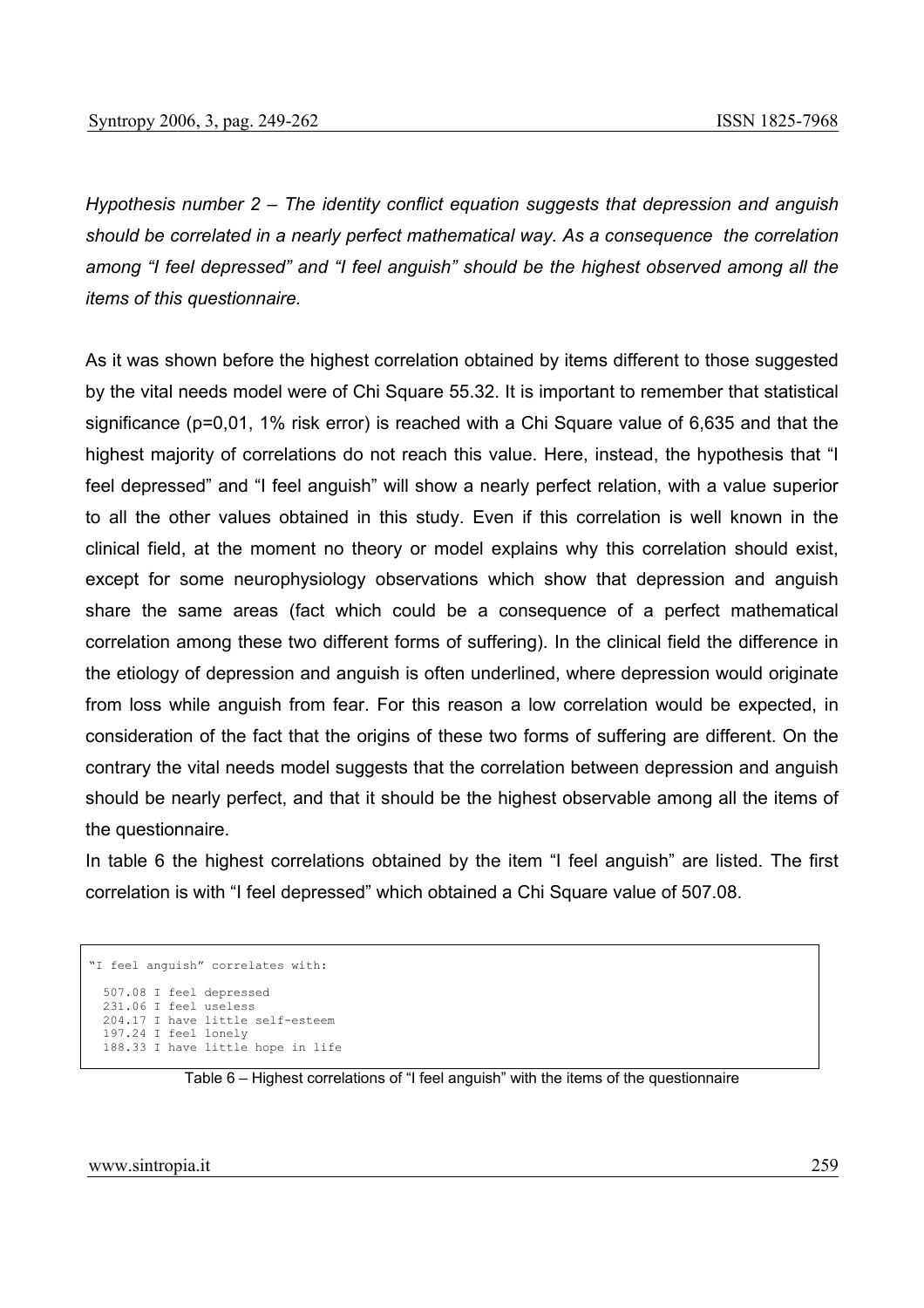Considering all the correlations among the 195 items of the questionnaire (195 x 194/2 = 18,915 possible correlations) and putting them in order, the correlation between "I feel depressed" and "I feel anguish" (Chi² 507.08) is by far the highest one, with Chi Square values considerably higher than the next correlation in the list.

It is important to note that identical forms of the same items obtained correlations lower that Chi Square 300. It is therefore possible to appreciate the strength of a Chi Square value over 500. In theory, the highest possible Chi Square value which could be obtained was 974 (the number of the sample), but in any social research work a "noise" factor always reduces the strength of correlations. In order to assess how strong the noise factor is, and how much it could reduce correlations, identical items were introduces in the questionnaire: in section N (My friends) and in section F (Which of the following situations do you experience?); the item was "I am often refused by friends. The correlation obtained by these two identical forms of the same item is Chi Square 293.86; as a consequence it is possible to state that correlations superior to Chi Square 300 can be obtained only by identical forms of the same item (perfect correlations). The Chi Square 507.08, obtained by "I feel anguish" and "I feel depressed", is therefore with no doubt a perfect correlation. The reason why these two items show correlations higher those shown by identical forms of the same item can be explained by the fact that, on these items, the masks tends to be extremely coherent; according to the vital needs model, people tend to mask specifically the fact that they feel depressed and anguished. In those items in which the mask is less coherent, the statistical error between correlations would increase, lowering in this way the correlations between identical forms of the same item, when compared to the correlation between "I feel depressed" and "I feel anguish".

It is therefore possible to conclude that, considering the noise factor, the correlation between depression and anguish can be considered perfect, supporting in this way the hypothesis that these two different forms of suffering are linked together by the equation of the identity conflict.

The Chi Square value of 507.08 observed between "I feel depressed" and "I feel anguish" is the highest correlation observed among the 18,915 possible correlations. It is interesting to note that similar results have been obtained in other studies conducted by Di Corpo since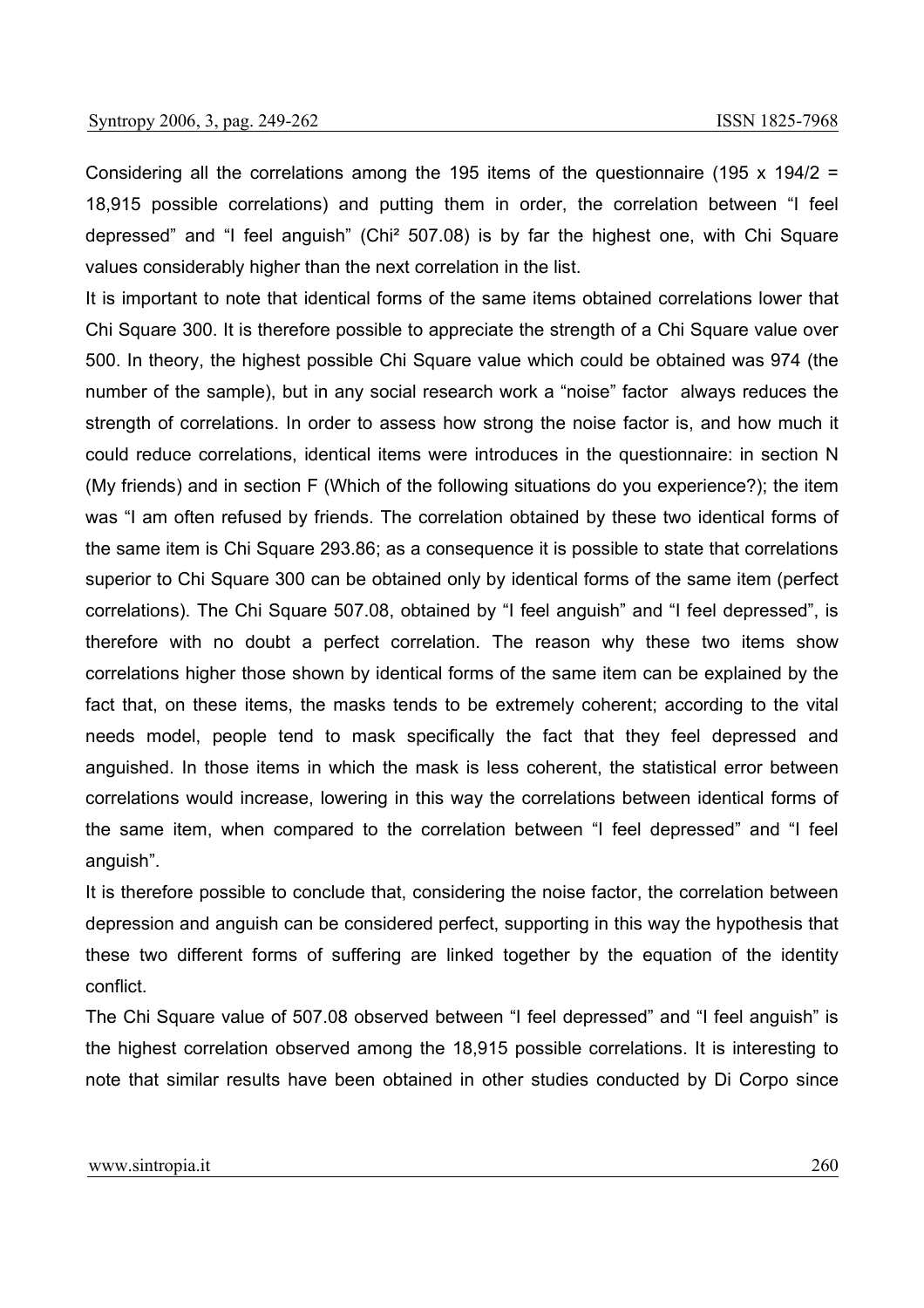1981 which have repeatedly shown that the correlation between "I feel depressed" and "I feel anguish" is the highest observable correlation.

# *Correlation between "I feel lonely" and "I feel useless"*

The vital needs model considers *loneliness* as the highest "empirical" expression of the dissatisfaction of the need of unity (anguish is the suffering which is experienced), and *uselessness* as the highest "empirical" expression of the identity conflict (depression is the suffering which is experimented). As a consequence the nearly perfect correlation which has been observed between "I feel depressed" and "I feel anguish" should be also observable between "I feel useless" and I feel lonely".

In table 7 it is possible to see that "I feel useless" correlates with "I feel lonely" obtaining a Chi Square value of 317.04, a value which is higher than that obtained by identical forms of the same item, and which can therefore be considered perfect.

```
"I feel useless" correlates with: 
  317.04 I feel lonely 
 231.06 I feel anguish 
 229.19 I feel depressed
```
Table 7 – Highest correlations obtained by the item "I feel useless"

It is therefore possible to state that "I feel useless" and "I feel lonely" correlate in a perfect, nearly mathematical way. I feel useless, coherently with what the vital needs model says, correlates then with "I feel anguish" and "I feel depressed". These correlations suggest that the identity conflict:

$$
\frac{1 \times \infty}{\infty} = 1
$$

#### www.sintropia.it 261